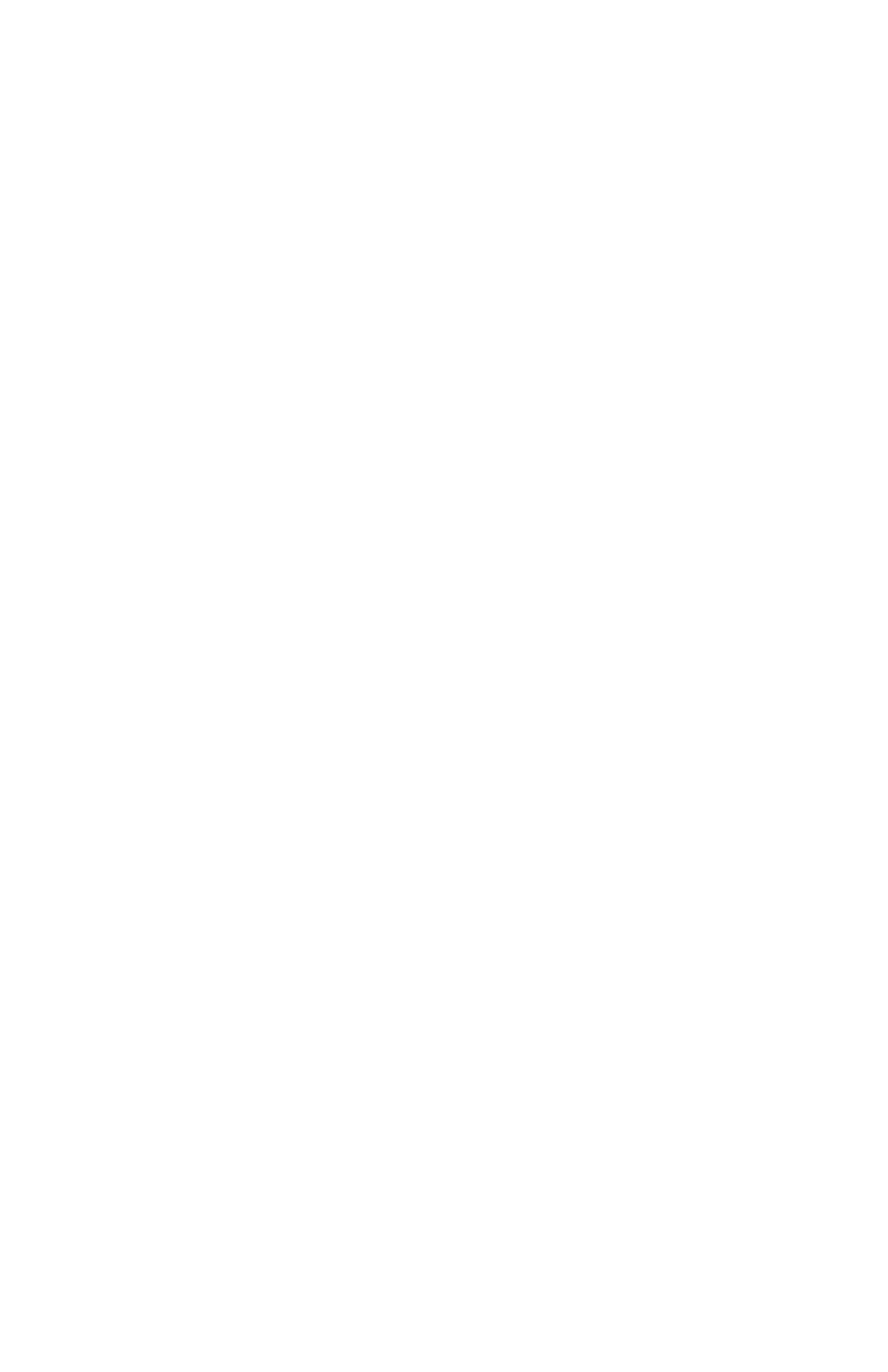# PEACEMAKING A Community workbook

*A workbook for people who are willing to discuss the problems of hidden violence and denial of complicity in our community.* 



Matt Balcarras

SMALL CHANGE PUBLISHING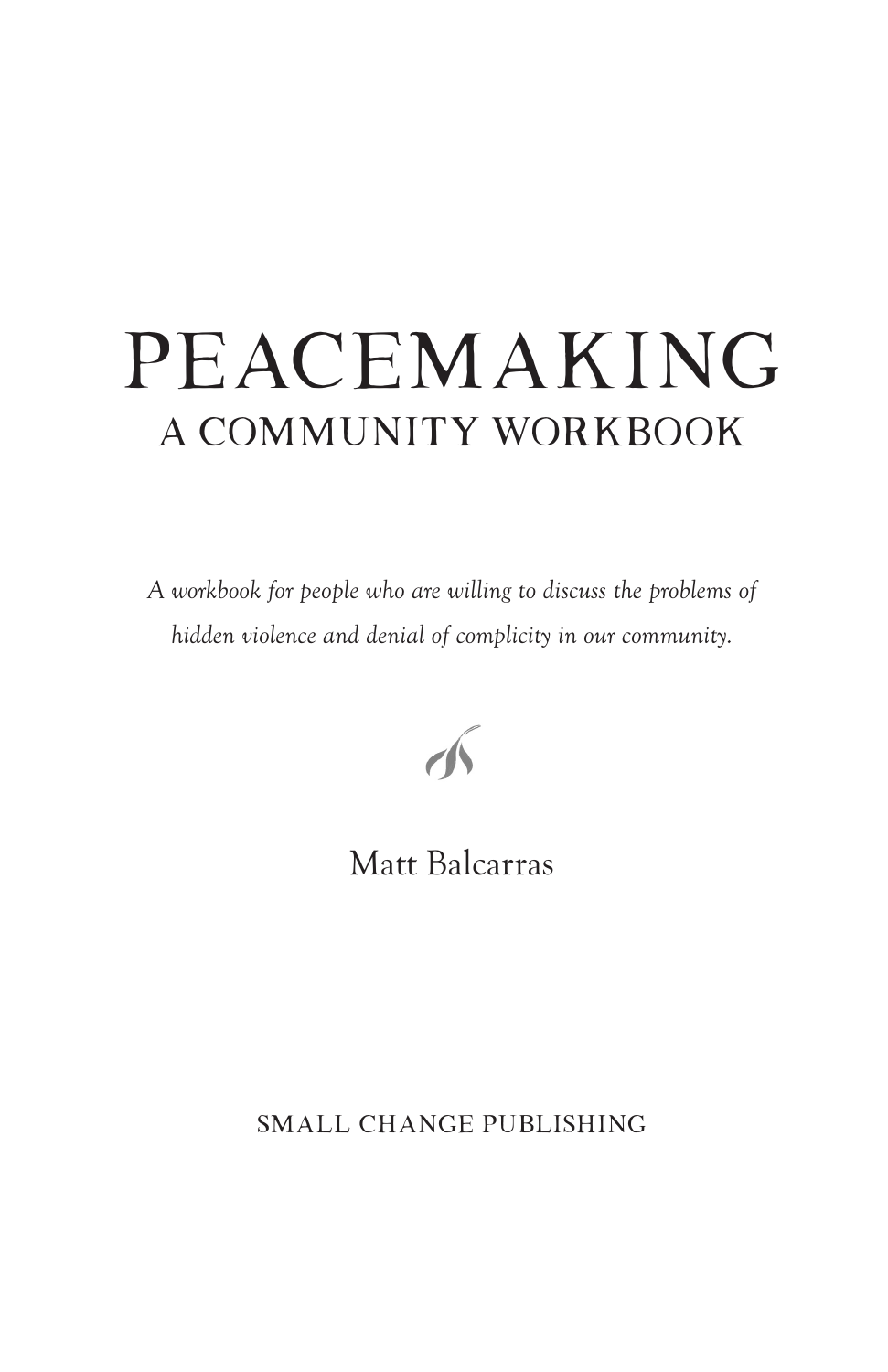Small Change Publishing info@smallchangepublishing.ca

© 2016 Matthew Balcarras All rights reserved.

Anabaptist core convictions listed in the Afterword are from *The Naked Anabaptist: The Bare Essentials of a Radical Faith* © 2010 by Stuart Murray, Herald Press, Scottdale, PA.

Design: by Lee Kosa Image: Dove of Peace: © istock.com/martinussumbaji

ISBN 978-0-9953352-0-2

Unless noted otherwise, all Scripture quotations are from the New Revised Standard Version (NRSV), Copyright 1989, Division of Christian Education of the National Council of churches of Christ in the USA. Used by permission.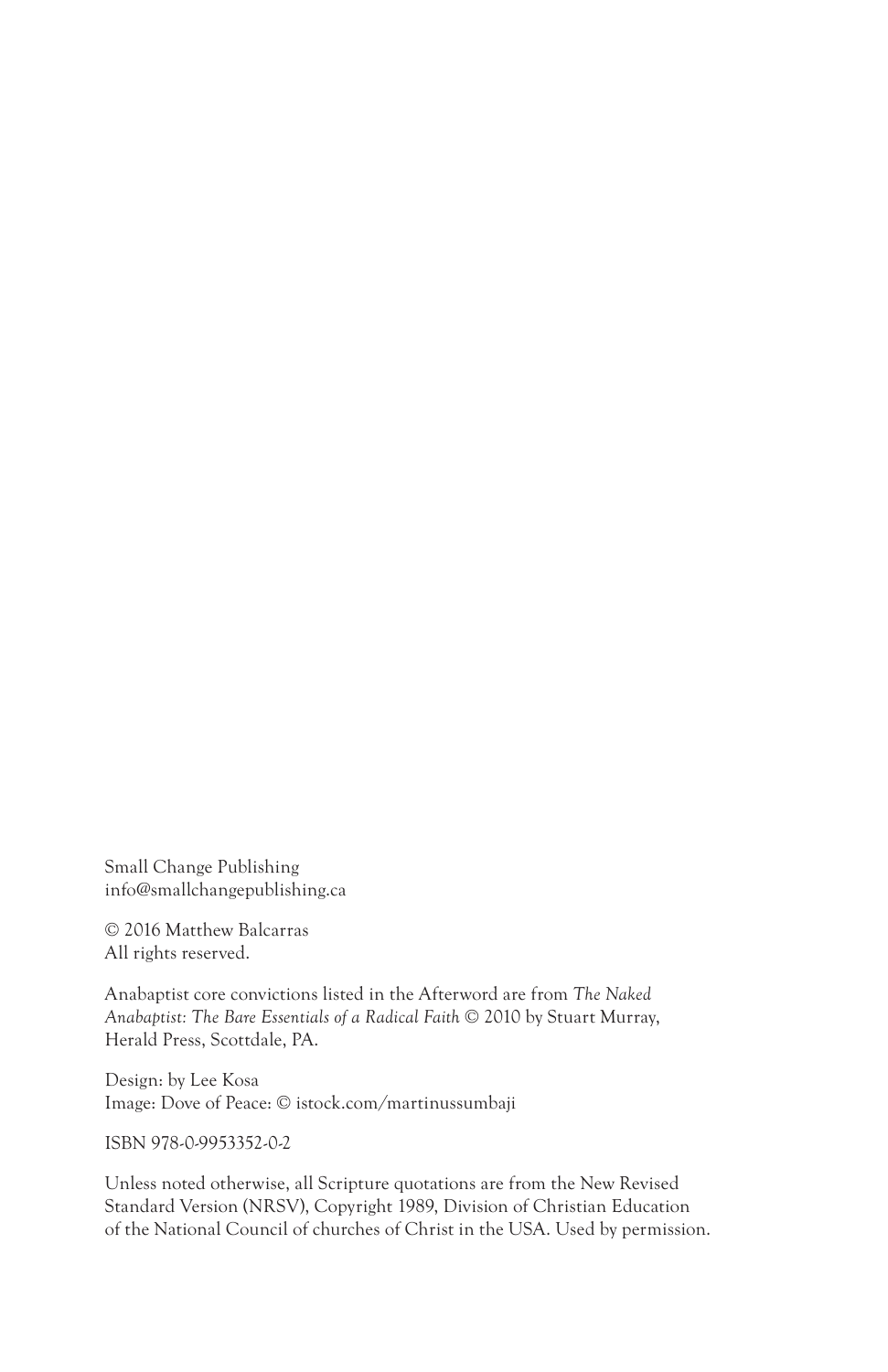## **CONTENTS**

|  | Peacemaking Requires Honesty about Complicity 15   |  |
|--|----------------------------------------------------|--|
|  |                                                    |  |
|  |                                                    |  |
|  |                                                    |  |
|  |                                                    |  |
|  |                                                    |  |
|  |                                                    |  |
|  |                                                    |  |
|  |                                                    |  |
|  |                                                    |  |
|  | Telling Truthful Stories Enables Truthful Action32 |  |
|  |                                                    |  |
|  |                                                    |  |
|  |                                                    |  |
|  |                                                    |  |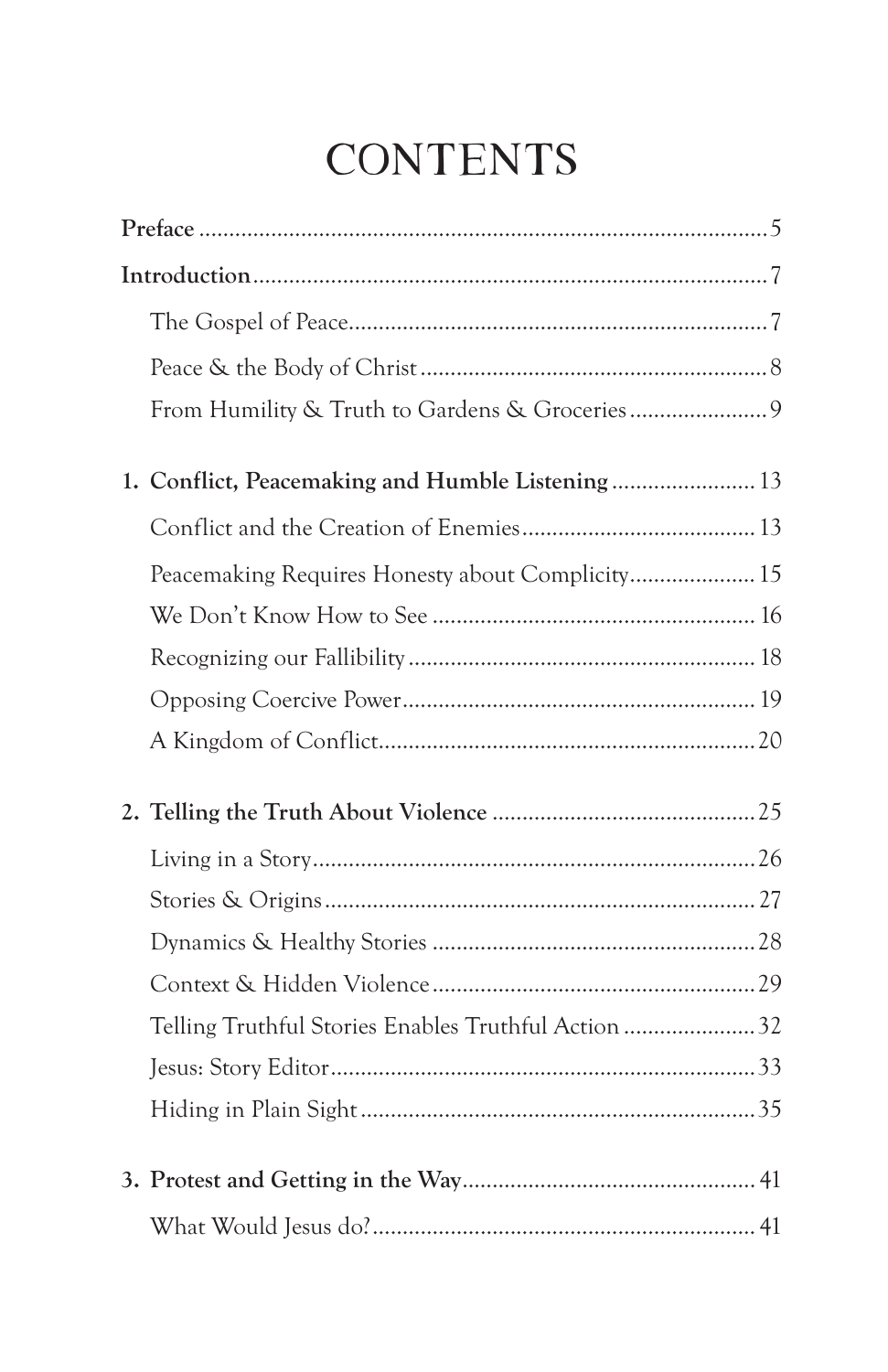|  | We Begin in Listening, and Never Stop Listening  45   |  |
|--|-------------------------------------------------------|--|
|  |                                                       |  |
|  |                                                       |  |
|  |                                                       |  |
|  |                                                       |  |
|  |                                                       |  |
|  |                                                       |  |
|  |                                                       |  |
|  |                                                       |  |
|  |                                                       |  |
|  |                                                       |  |
|  | Bodily Decay and the Community of Baptized People  65 |  |
|  |                                                       |  |
|  |                                                       |  |
|  |                                                       |  |
|  |                                                       |  |
|  |                                                       |  |
|  |                                                       |  |
|  |                                                       |  |
|  |                                                       |  |
|  |                                                       |  |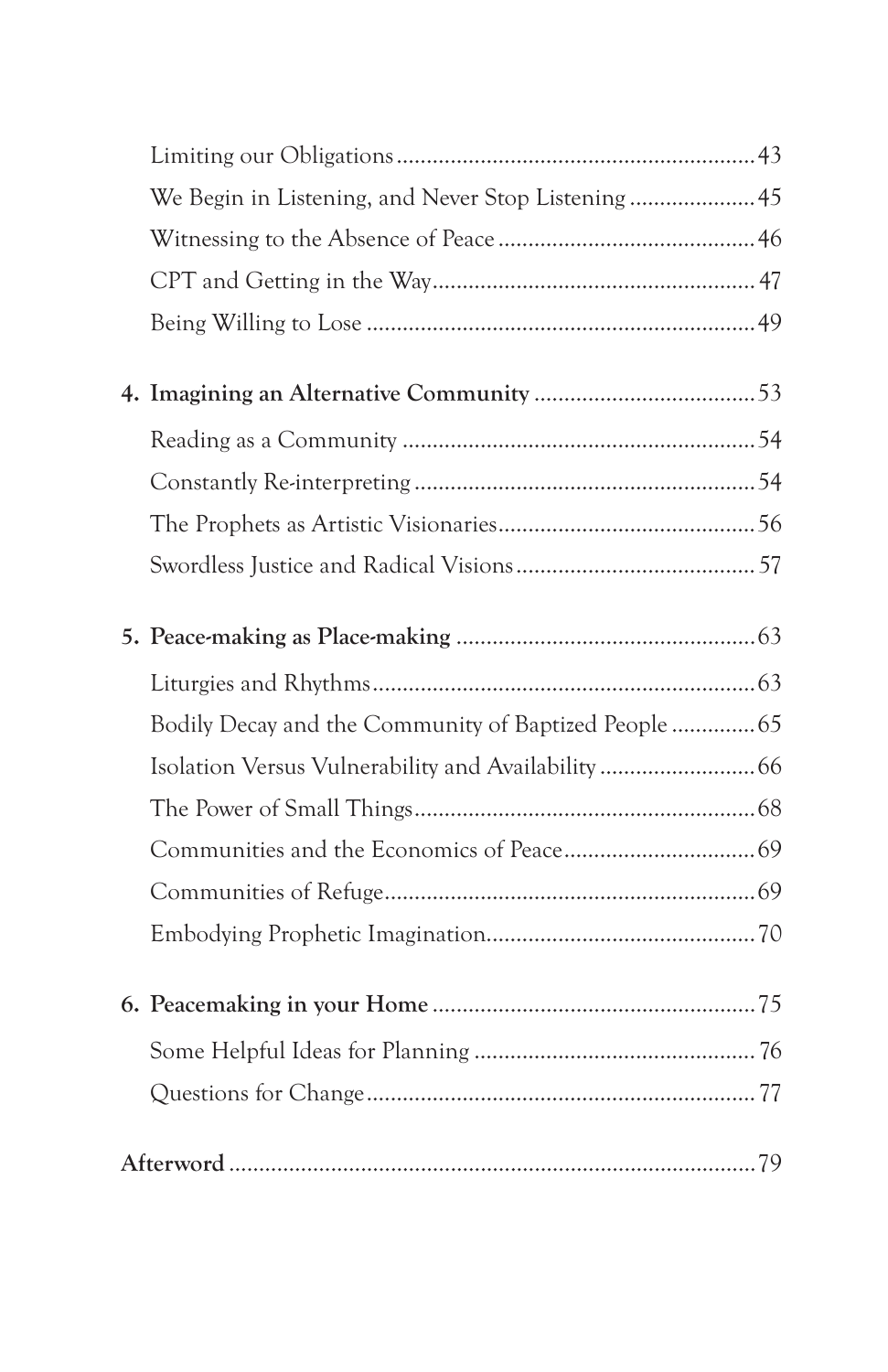### **PREFACE**



Mennonites, like all of Jesus' followers, have particular theological priorities, and chief among these priorities is our emphasis on peace. Mennonites love to talk about peace. Thankfully, our talk about peace takes place within a living tradition of people who try to do the hard work of being peaceful people. Many Mennonites choose to follow the path of Jesus even when that means getting in the way of armed conflict, risking ostracism and incarceration for objecting to military service, and doing the hidden hard work of forgiveness and truthful communication.

As a living thing, made up of ordinary living people, our tradition grows in much the same way that plants do. Every season brings with it the continuation of a cycle, with new growth pushing up out of the growth that came before. But the continuity of growth is the continuity of change. Each season has its ups and downs of rainfall, drought, sunshine and darkness, and these regular irregularities are what gives us uniquely shaped trees and uniquely shaped communities.

In this season, as people grafted onto the spiritual rootstock of our foremothers and forefathers, we are exposed to the elements of our own particular environments, and some of the elements we experience – the wind and rain of our culture – are very different from that of our predecessors. How should we respond? What needs to be cut back, uprooted or fertilized as we pursue peace? A living tradition needs new growth.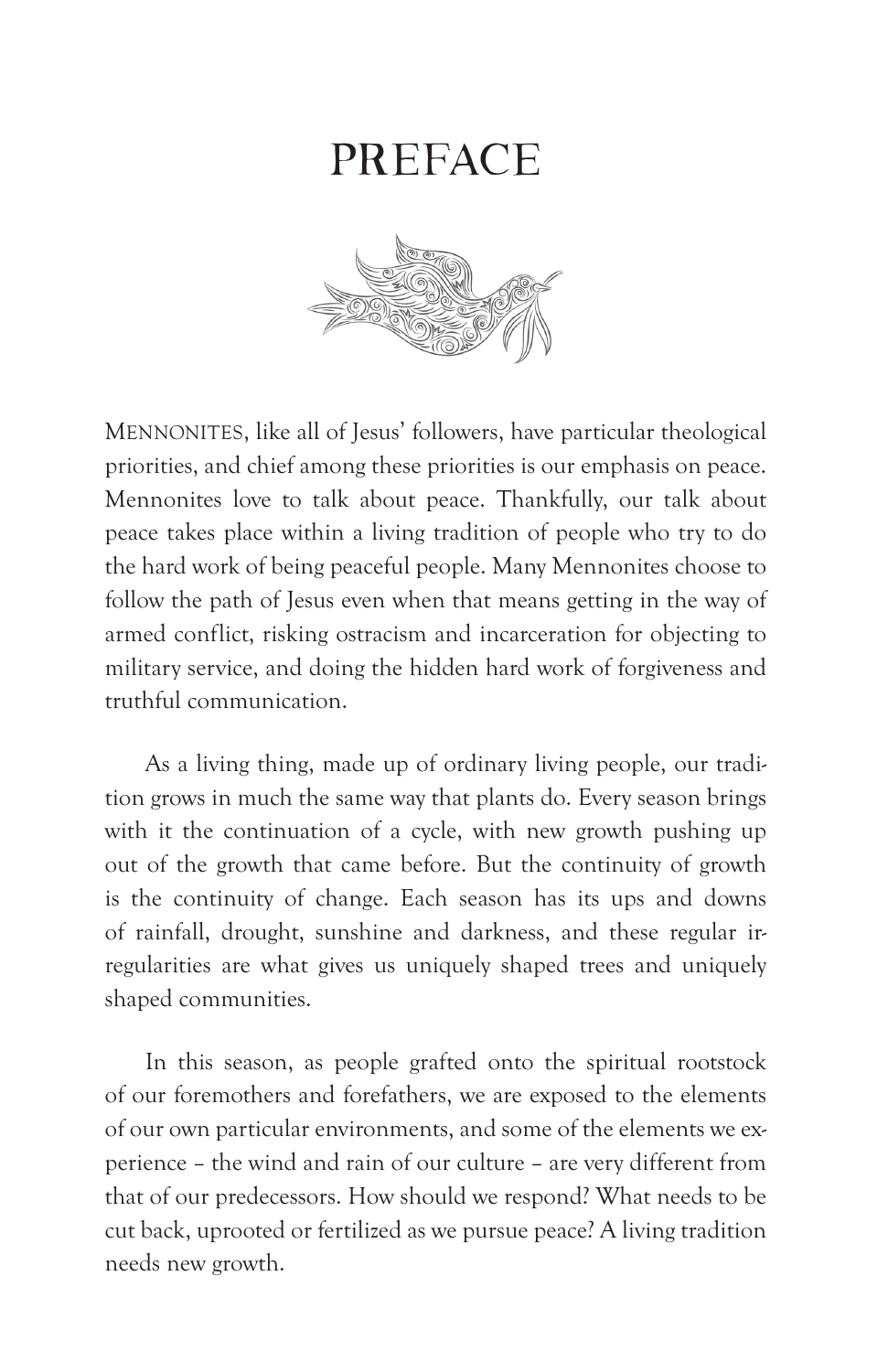And so it is with this sense, that all living things continually regrow and adapt, that we set out to write a little community-centric workbook on peacemaking. In this small booklet we attempt to puzzle over the problems of conflict and violence, destructive patterns of living, and our participation in all this in such a way as to both draw from our roots and bring new life to the little bit of soil where we live in Southwestern British Columbia. Pretty much everything here is derived (stolen!) from others, but we know that to learn anything – to change anything – often requires many cycles of ingestion and digestion. Keeping this in mind will help you read with grace, knowing you may be reading only partially processed truths.

For the six weeks of Lent 2016, a small group of people at Cedar Park Church in Ladner, BC gave up some time on Sunday morning gathering together to consider what it means to be people of peace. As we anticipated Easter, and embraced the life breathed into the world via God's redemptive creating, we gathered together to be shaped by each other and by God's presence among us. We are people who depend on each other to hear God and to do what we should. This workbook is the fruit of that time and anticipation.

> Matt Balcarras Easter 2016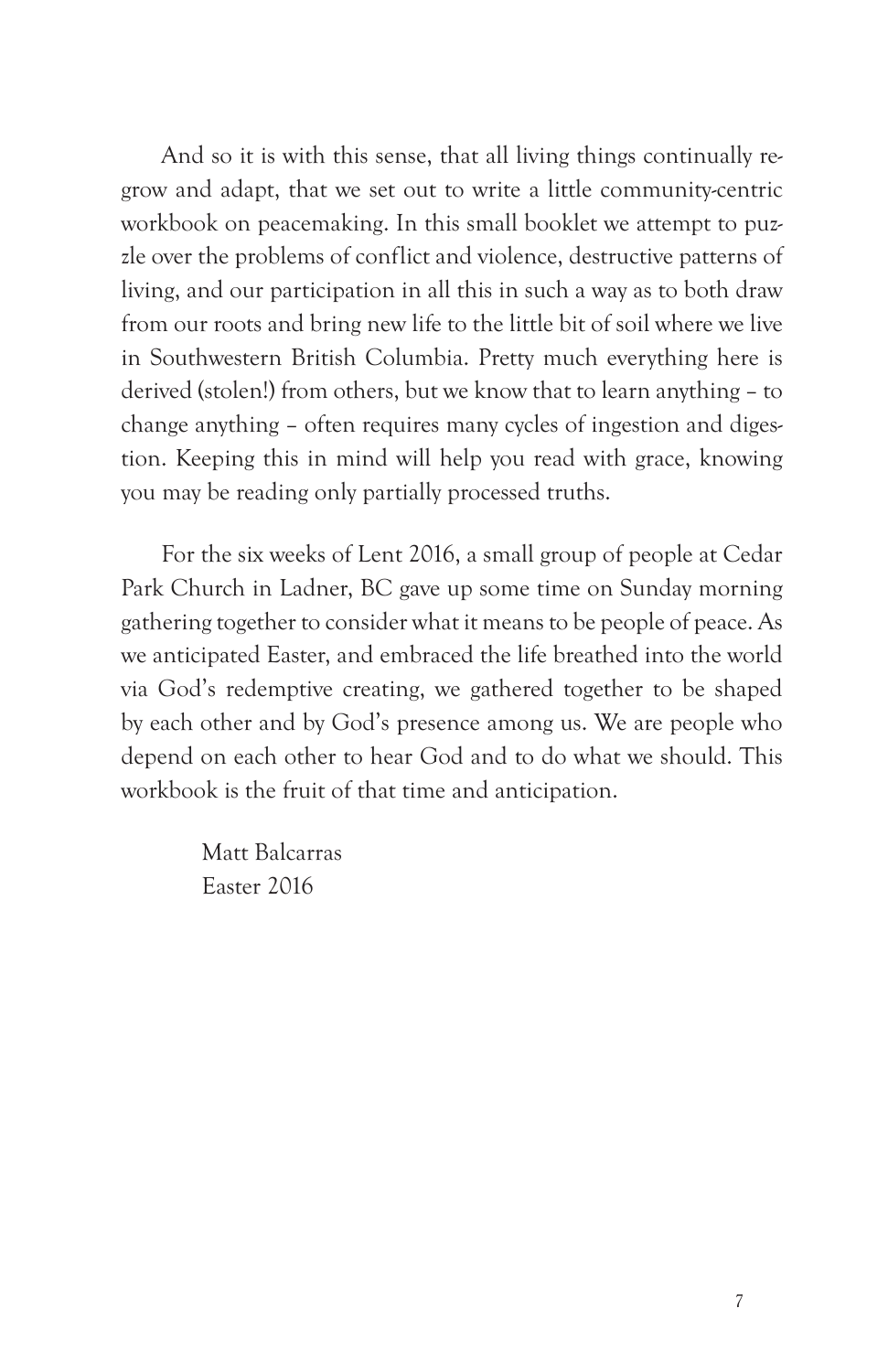### **INTRODUCTION**



**The Gospel of Peace**

ANABAPTISTS believe that peace and peacemaking is at the heart of the gospel. The good news of Jesus is that God's resurrecting power is present here and now, and his resurrecting power frees us from the death-logic of violence. We can live without violence, free from the burden of self-preservation at the expense of others, because in his death and resurrection Jesus publicly exposed the lie of violence disarming its power. Violence does not produce the safety and security it promises. Violence – subjugation and control through coercion – never brings life; it always brings death.

Through his life and teaching, Jesus shows us how to receive the resurrection life we have been given: love being merciful, be vulnerable with your needs, do not take more than you need, give freely without concern for your own comfort. If you allow the active work of God's presence in the world (the Spirit) to help you imitate Jesus' example of a peace-filled life, you will have it. But, for the most part, we don't. We don't see as much peace as we would like. We don't feel as peaceful as we would like. For the most part we continue to live by trying to secure our own future and our own comforts. But the good news about the good news is that it is not a one-time-offer. The season of resurrection life never ends. If we let go of our selfdamaging beliefs and desires, we will become the fertile soil where resurrection life flourishes. If we let go of our need to coercively secure our own comfort, peace will grow up in and amongst us.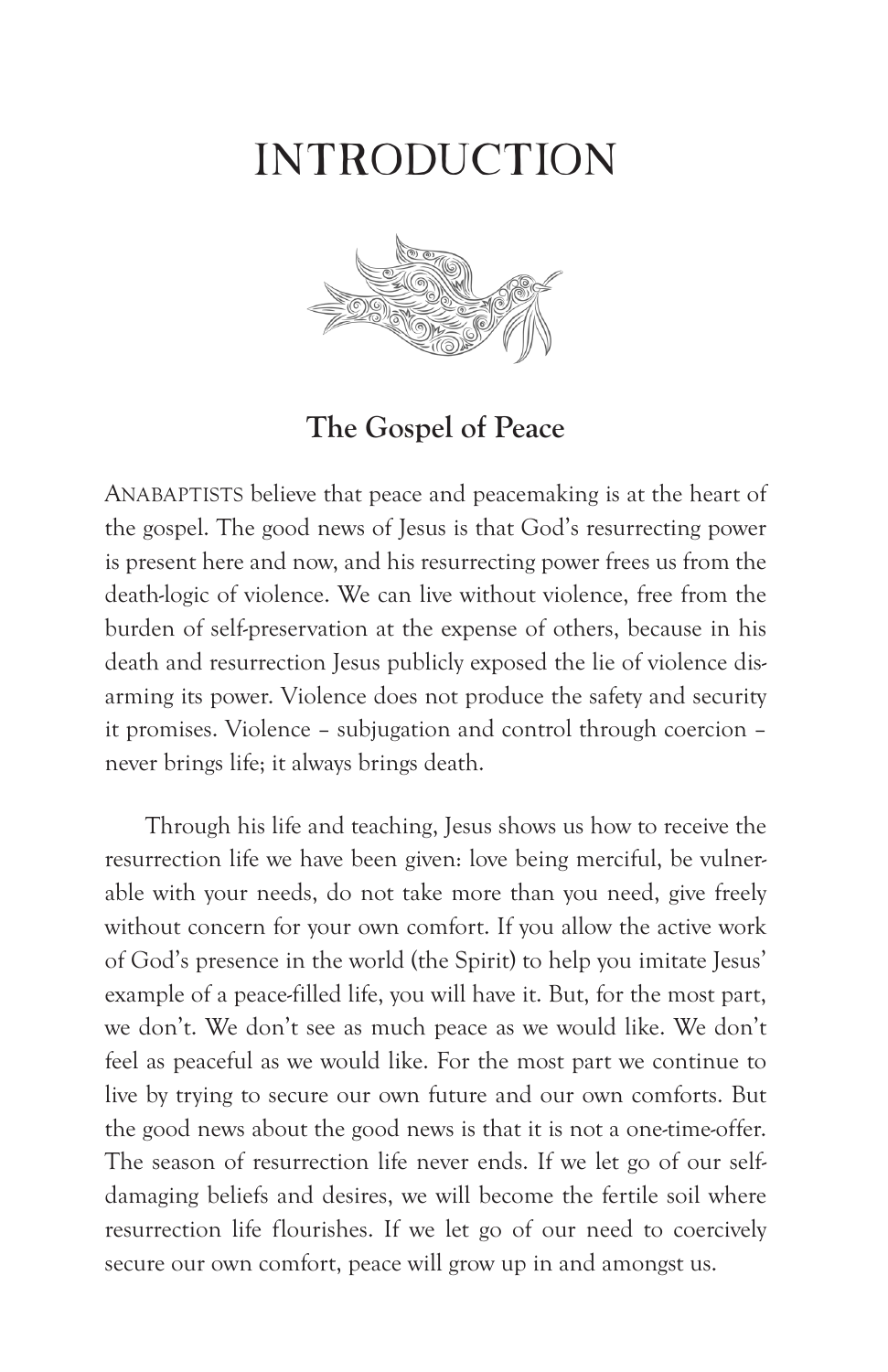#### **Peace & the Body of Christ**

Living a life that pursues the peace of Jesus is far less comfortable than some would have you think, but it is also far more satisfying and strange. It means all sorts of up-side down thinking about how conflict is resolved (turning the other cheek); it means uncomfortable admissions about our role in the perpetuation of violence (we use language to distance ourselves and look the other way); and it means commitment to an alternative community (the community of the baptized) that together resists systems of exploitation and destruction.

Commitment to the alternative community is also known as membership in the body of Christ. So while the life of Jesus imitation is not very comfortable, at its very core it is a life that resists isolation, which is another one of its upside-down characteristics. We are bid to leave all that we have and come and follow Jesus, but in doing so we are given something back. Along with all of the uncomfortable separation that comes with this life, we become part of a new family, a new body, and it's only together with this family that we are able to walk the path that Jesus walks.

There are many reasons why we don't see as much peace as we would like and don't feel as peaceful as we would like, but near the top of the list is the loss of interconnectedness. We are not very interconnected with the land where we live or with our neighbours. And unfortunately, despite our best efforts to retain some of the language of community in our churches, we are not very interconnected with the people we see on Sunday either. The body that gathers is a strange body indeed, and not the good kind of strange, but strange in its distinct lack of 'whole body-ness.' Our member-ship in the body of our church family does not seem to require that we live as a body, i.e. as deeply interconnected parts of one organism.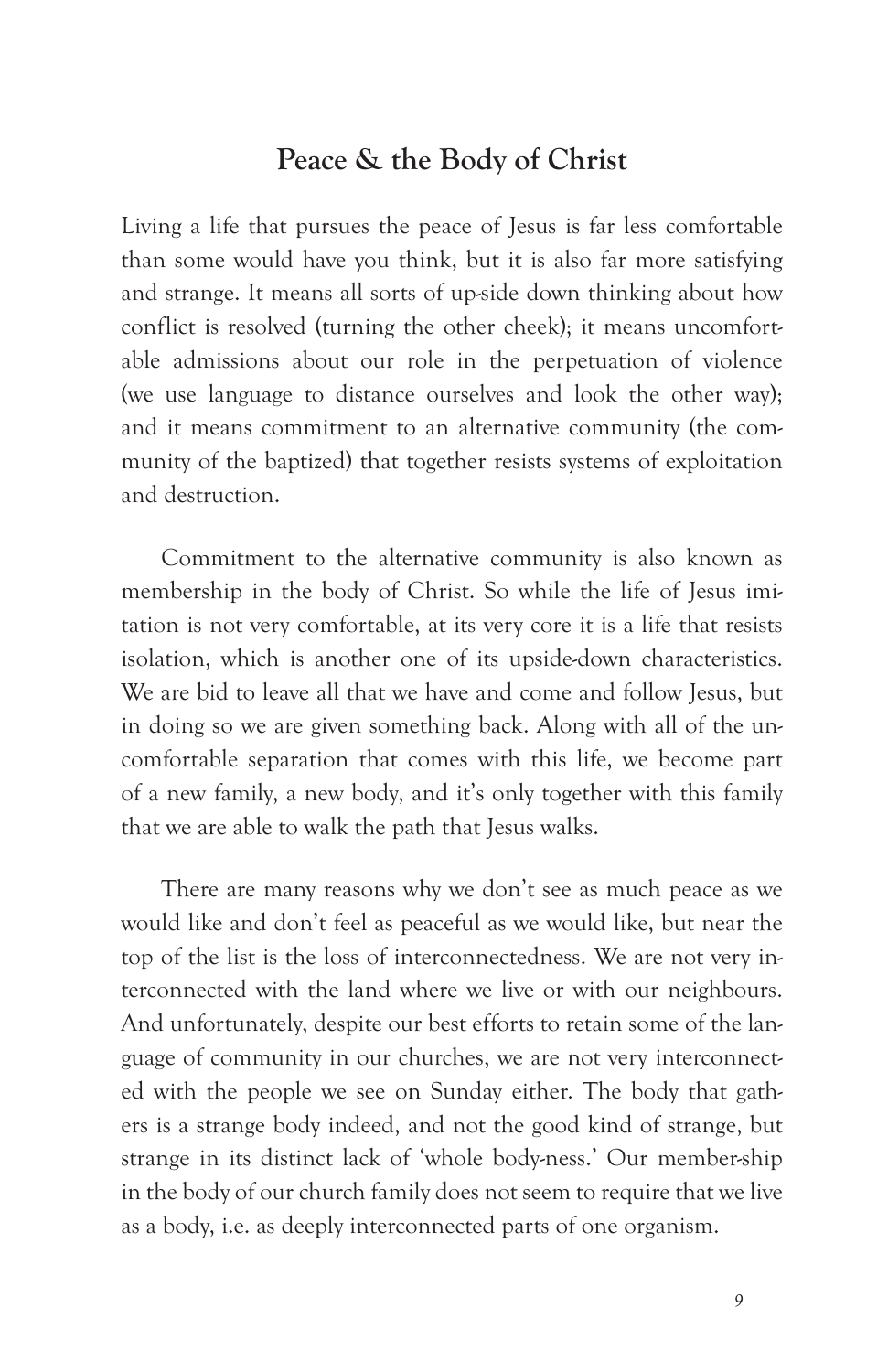#### PEACEMAKING

However, if we can regain a sense that we deeply need the transformative relationships found in the body that has Jesus at its head, we will find that while the discomforts of our lives do not disappear many of them are transformed. We might find when we give up some of the distance from each other we find so comfortable, that we learn valuable truths about ourselves and our lives that would otherwise be lost to us. Resurrection power usually seems to work in these strange kinds of ways.

#### **From Humility & Truth to Gardens & Groceries**

It is not possible to write a program outlining the definitive steps for producing a peaceful life, community, country or church, and this text certainly does not even attempt to do so. What this workbook aims to do is to draw attention to some of the barriers to peace that are most problematic for our time and place. We have focused on a few issues that live close to our homes, and hope that discussion of these will be useful for those who live in contexts and traditions similar to ours, as well as for those who do not.

There is an arc to this workbook that moves from the internal to the external, from language and narratives to protest and communal living. There are a few reasons why this arc was chosen. Beginning internally with a focus on truth and truth-telling is meant to ground everything that comes after in humility. Rushing to solutions, especially when we are keen to offer those solutions to others, only perpetuates systems (usually in subtle ways) that continue to undermine peace. And not only that, but by beginning with truth and the exploration of our inner contributions to conflict, we remind ourselves that our perspective of conflict is not always accurate, and that we can never fully extricate ourselves from the unhealthy conflict we find ourselves in.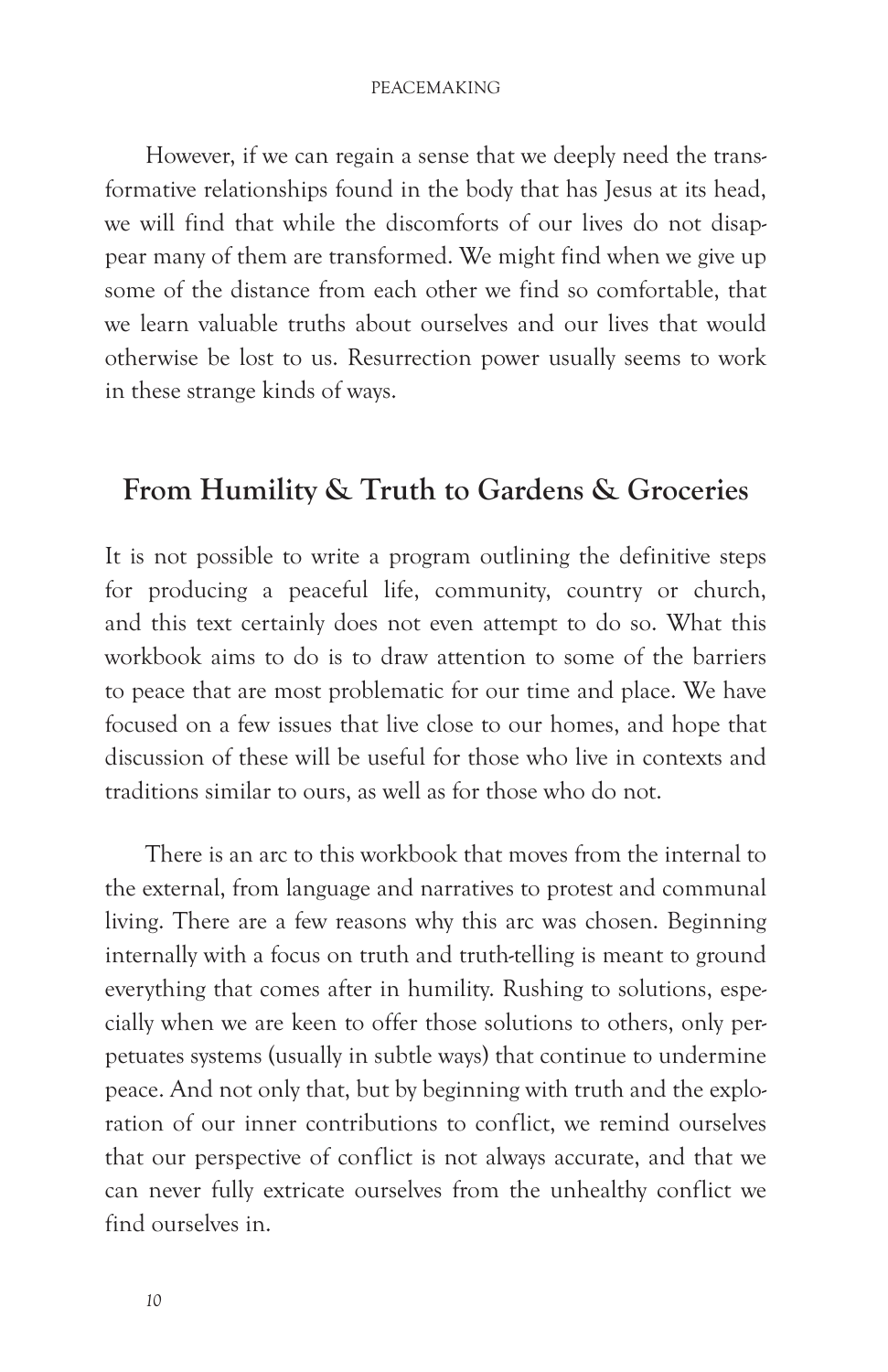We do not stay focused only on the internal though, we also ask ourselves questions of response. With (hopefully) humility, we ask about how we should respond when we see actions and systems that exploit people, damage our communities, and create the conditions that produce violence. This is the second part of the arc of this book, moving from listening to protest and then on to the imagination and construction of communities of peace.

If there is a single theme through this arc, it is that you cannot be a person of peace on your own. To be a follower of Jesus is to connect yourself to God with and through all the people who witness to him, and without this connection via the living body of Christ we cannot 1) know what peace looks like, and 2) we do not have the ability within ourselves to push back against all the systems and entrenched powers that oppose us. This is not a new idea, but one that we would probably do well to take more seriously, or take seriously in new ways.

There are six sections to this workbook, and each combines a small essay and some questions for discussion along with directions for watching and discussing some associated visual media. The essay portion is not written to be an exhaustive thesis on each topic but instead provide a starting point that connects some of the assumed framework of our local church and geographical context with the problems we face in being people that imitate Jesus. The six sections are briefly summarized:

#### **1. Conflict, peacemaking and humble listening**

Conflict and peace might seem to be opposite sides of a coin: if there is conflict there is no peace. Consequently, the omnipresence of conflict seems to be the best evidence that pacifism is for the naive. No one lives without being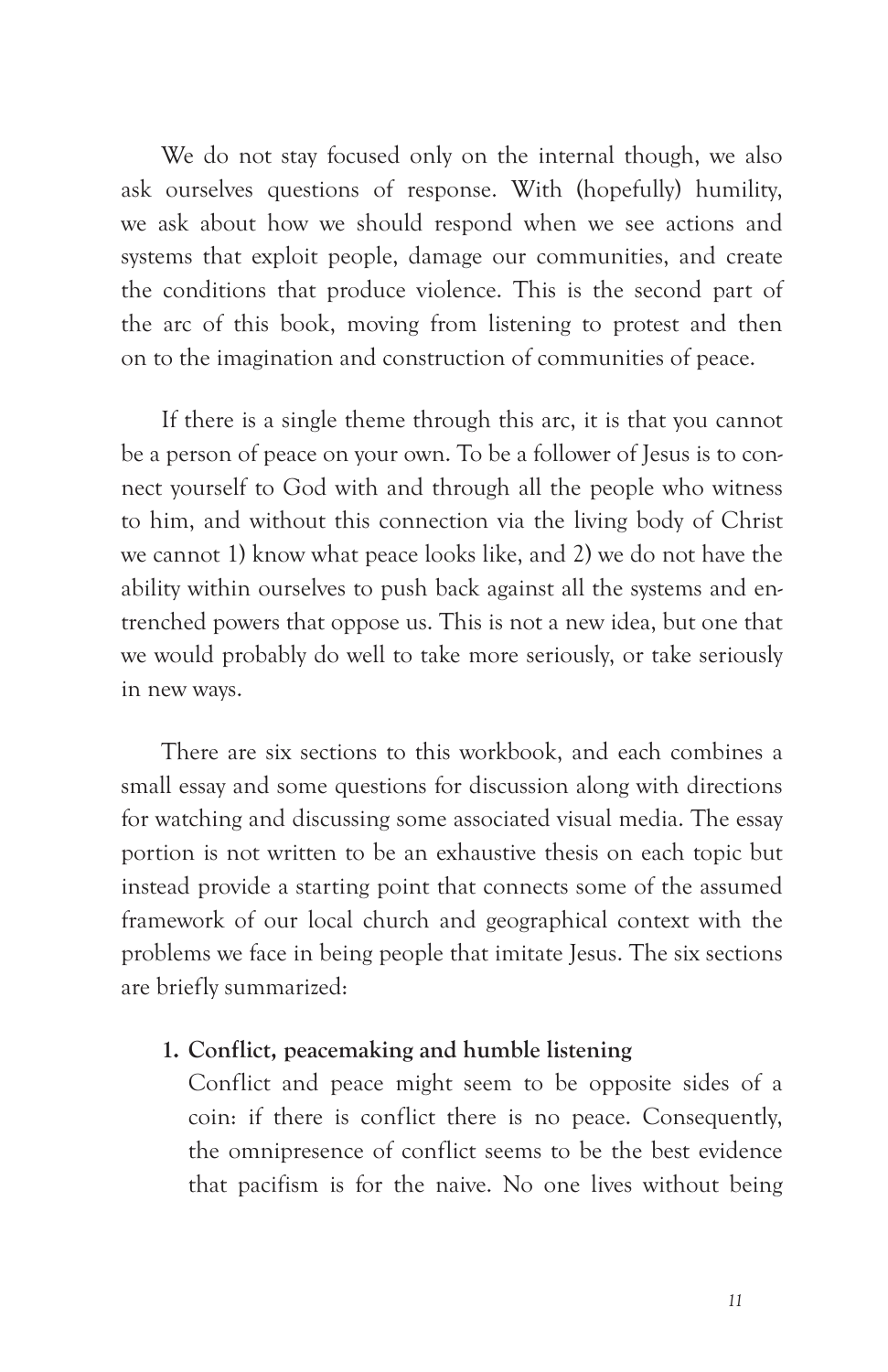#### PEACEMAKING

in conflict, so why pretend like peace is even something that we should aim for? Despite popular images of peace as the quiet enclave free from noise and mess, real peace – the peace of Jesus – is different. The peace of Jesus is rich and deep with room for human difference, human failure, and human conflict. Exploring the nature of conflict as people seeking the peace of Jesus, we can learn to see that conflict is not the antithesis of peace and that there are ways to live in peace despite the inevitable friction we find in our lives.

#### **2. Telling the truth about violence**

It is easy to believe that because we have not had a hand in directly contributing to the abuse of other people, that the violence of the world is not part of who we are. We see ourselves as living in a story that only involves the events and actions we have clearly chosen. But to be people that pursue peace for ourselves and others means that we need to see ourselves as participating, often unknowingly, in systems that destroy the lives of other people We cannot work for peace if we do not understand why people, our neighbours, do not have peace.

#### **3. Protest and getting in the way**

Our overt responses to the violence of the world are often limited because we don't know what to do and because we have a hard time imitating Jesus. We are very good at limiting our obligations to other people because we dislike the discomfort that comes from abandoning the status quo. Being peacemakers means that we cannot remain silent. When we choose comfort over speaking out about the violence we see, we participate in systems that silence victims and perpetuate violence.